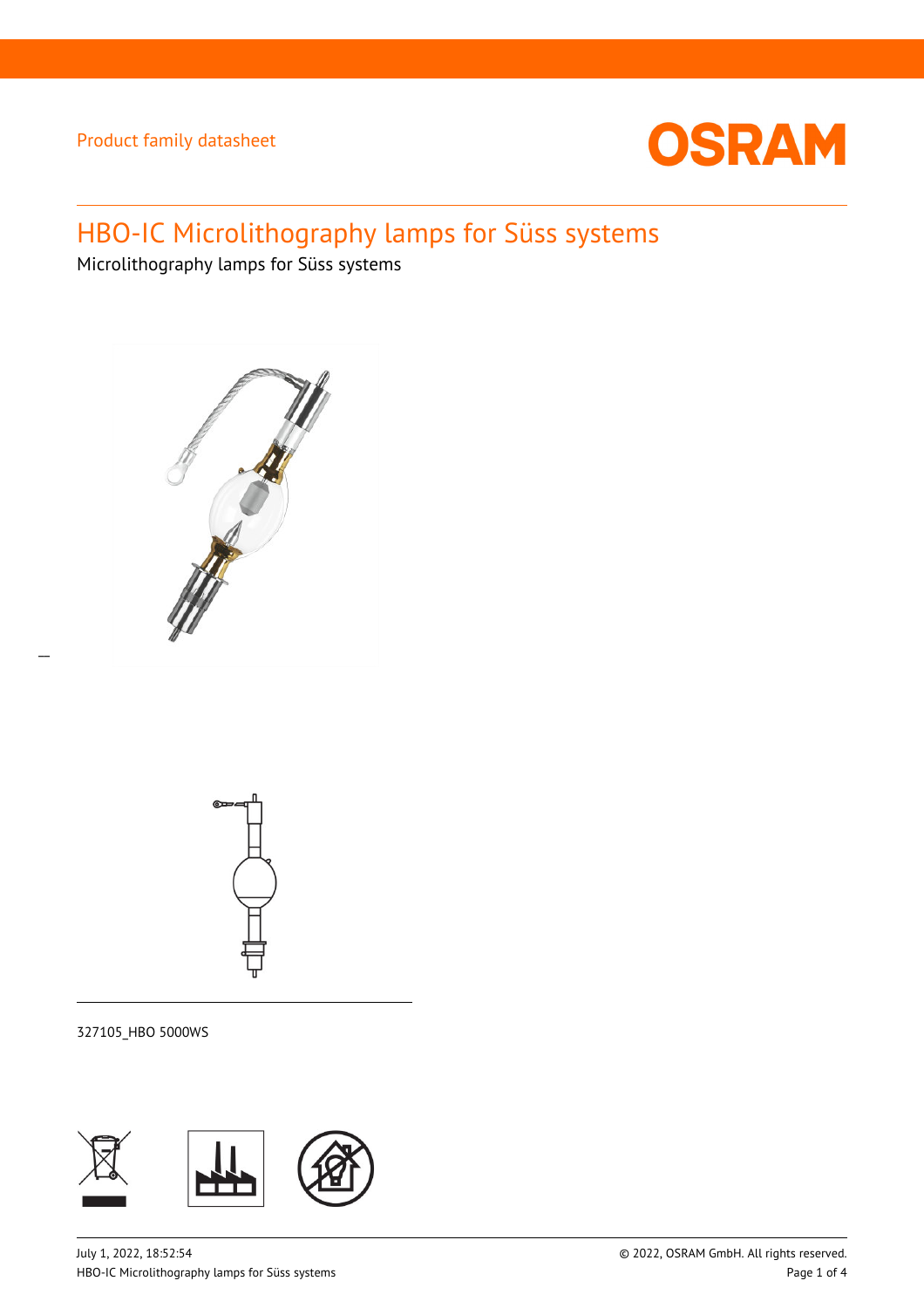## Product family datasheet

### Technical data

|                            | <b>Electrical data</b>                            |                           |                                    |  | Dimensions & weight |                           |          |                                      |          |
|----------------------------|---------------------------------------------------|---------------------------|------------------------------------|--|---------------------|---------------------------|----------|--------------------------------------|----------|
| <b>Product description</b> | <b>Nominal</b><br>voltage                         | <b>Nominal</b><br>current | Type of<br>current                 |  | Rated<br>wattage    | <b>Nominal</b><br>wattage |          | <b>Diameter</b>                      | Length   |
| <b>HBO 350 W/S</b>         | 68.0 V                                            | 5.15 A                    | DC                                 |  | 350.00 W            |                           | 350.00 W | 20.0 mm                              | 127.0 mm |
| HBO 1000 W/D               | 37.7 V                                            | 26.50 A                   | DC                                 |  | 1000.00 W           | 1000.00<br>W              |          | 40.0 mm                              | 240.0 mm |
| HBO 5000 W/S <sup>1)</sup> | 50.0 V                                            | 100 A                     | DC                                 |  | 5000.00 W           | 5000.00<br>W              |          | 80.0 mm                              | 360.0 mm |
| HBO 1000W/DHL              | 45.0 V                                            | 22.2A                     | <b>DC</b>                          |  | 1000.00 W           | 1000.00<br>W              |          | $40.0$ mm                            | 206.0 mm |
|                            |                                                   |                           |                                    |  |                     |                           | data     | <b>Additional product</b>            |          |
| <b>Product description</b> | Length with base<br>excl. base<br>pins/connection |                           | Light<br>center<br>length<br>(LCL) |  | Electrode gap cold  |                           |          | Base anode (standard<br>designation) |          |
| <b>HBO 350 W/S</b>         | 127.00 mm                                         |                           | 52.5 mm $^{2)}$                    |  | $3.0 \text{ mm}$    |                           | SFcY10-4 | 3)                                   |          |
| HBO 1000 W/D               | 208.00 mm                                         |                           | 89.5 mm $^{2}$                     |  | $3.0$ mm            |                           |          | SFc15-6/25 6)                        |          |
| HBO 5000 W/S <sup>1)</sup> | 360.00 mm                                         |                           | 143.5 mm<br>2)                     |  | $7.5 \text{ mm}$    |                           |          | 8)<br>SFa33.5-9.4/50                 |          |

HBO 1000W/DHL

 $\overline{a}$ 

|                            |                                                  | <b>Capabilities</b>      |                         | Environmental<br>information<br><b>Information</b><br>according Art. 33 of<br><b>EU Regulation (EC)</b><br>1907/2006 (REACh) |
|----------------------------|--------------------------------------------------|--------------------------|-------------------------|------------------------------------------------------------------------------------------------------------------------------|
| <b>Product description</b> | <b>Base cathode</b><br>(standard<br>designation) | Cooling                  | <b>Burning position</b> | <b>Date of Declaration</b>                                                                                                   |
| <b>HBO 350 W/S</b>         | $SFCY10-4$ <sup>3)</sup>                         | Convection <sup>4)</sup> | Other $5)$              | $01 - 04 - 2022$                                                                                                             |
| HBO 1000 W/D               | 7)<br>SFc15-6/25                                 | Convection               | Other $5$ )             | $01 - 04 - 2022$                                                                                                             |
| HBO 5000 W/S <sup>1)</sup> | SFa33.5-7.85/50                                  | Forced <sup>9)</sup>     | Other 10)               | 01-01-2022                                                                                                                   |
| HBO 1000W/DHL              |                                                  |                          | Other                   | 01-04-2022                                                                                                                   |

| <b>Product description</b> | <b>Primary Article</b><br><b>Identifier</b> | <b>Candidate List</b><br>Substance 1 | <b>CAS No. of substance</b> | <b>Safe Use Instruction</b>                                                                                       |
|----------------------------|---------------------------------------------|--------------------------------------|-----------------------------|-------------------------------------------------------------------------------------------------------------------|
| HBO 350 W/S                | 4050300258041  <br>4052899528192            | Lead                                 | 7439-92-1                   | The identification of<br>the Candidate List<br>substance is<br>sufficient to allow<br>safe use of the<br>article. |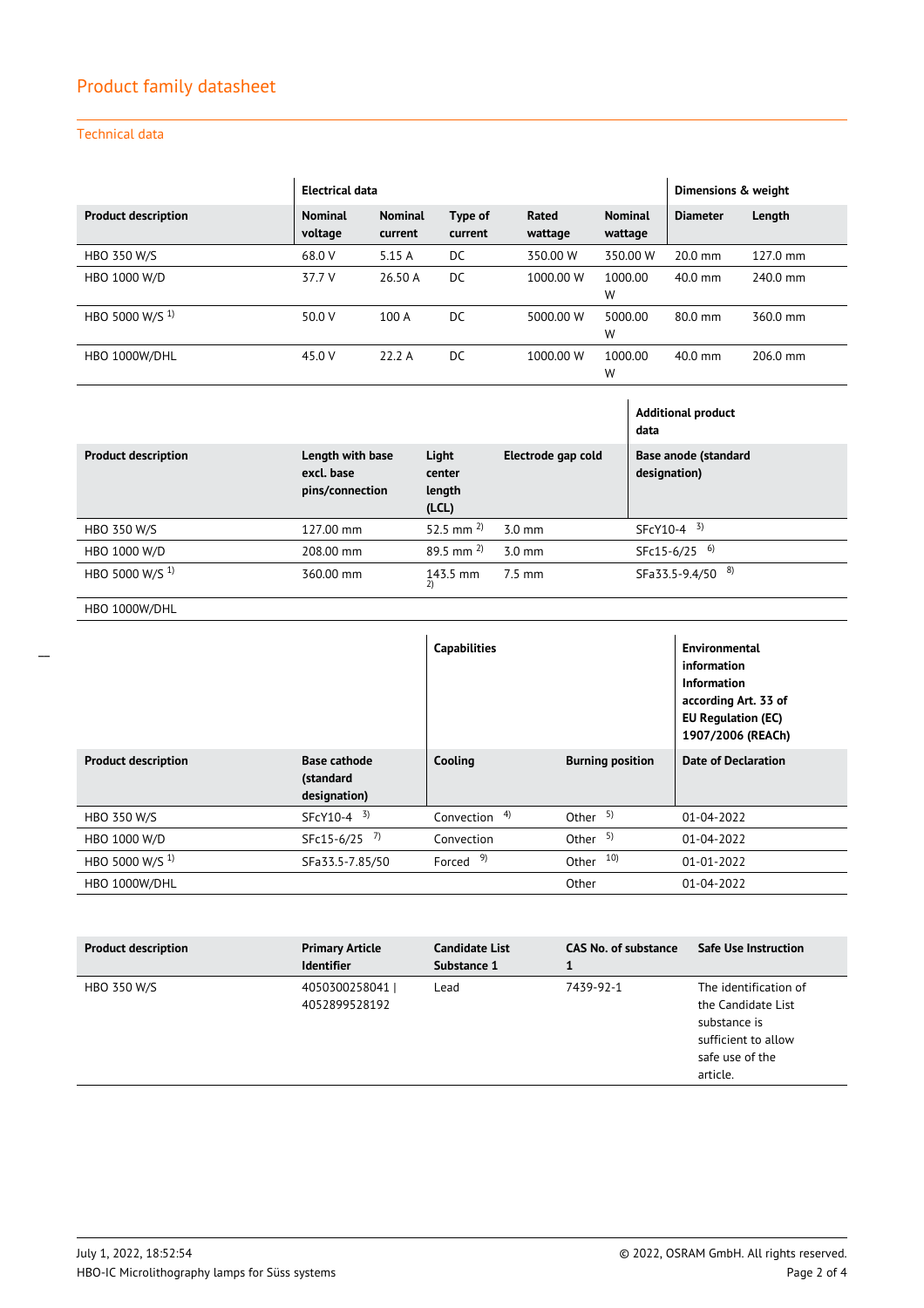### Product family datasheet

| <b>Product description</b> | <b>Primary Article</b><br><b>Identifier</b>         | <b>Candidate List</b><br>Substance 1 | <b>CAS No. of substance</b><br>1 | <b>Safe Use Instruction</b>                                                                                       |
|----------------------------|-----------------------------------------------------|--------------------------------------|----------------------------------|-------------------------------------------------------------------------------------------------------------------|
| HBO 1000 W/D               | 4050300288857                                       | Lead                                 | 7439-92-1                        | The identification of<br>the Candidate List<br>substance is<br>sufficient to allow<br>safe use of the<br>article. |
| HBO 5000 W/S <sup>1)</sup> | 4008321147875  <br>4008321147899  <br>4062172213486 | Lead                                 | 7439-92-1                        | The identification of<br>the Candidate List<br>substance is<br>sufficient to allow<br>safe use of the<br>article. |
| HBO 1000W/DHL              | 4008321673145                                       | Lead                                 | 7439-92-1                        | The identification of<br>the Candidate List<br>substance is<br>sufficient to allow<br>safe use of the<br>article. |

| <b>Product description</b> | <b>Declaration No. in</b><br><b>SCIP database</b> |
|----------------------------|---------------------------------------------------|
| HBO 350 W/S                | 664A7846-47F2-                                    |
|                            | 4D61-8323-                                        |
|                            | E72E69AA88B3                                      |
| HBO 1000 W/D               | A7ED535D-B58B-                                    |
|                            | 40EA-8C22-                                        |
|                            | 64880DDAA6BB                                      |
| HBO 5000 W/S <sup>1)</sup> | df72245a-57ed-42fb-                               |
|                            | 90a2-5ca3c09b618d                                 |
|                            | c0d6f8d6-6d7d-                                    |
|                            | 4632-96fe-                                        |
|                            | 32aacce2ee6a                                      |
| HBO 1000W/DHL              | 35E19ED5-53BD-                                    |
|                            | 45BA-8079-                                        |
|                            | 3737C9F2FC21                                      |

 $1)$  Lamp contains overpressure even in cold status - additional safety regulations, supplied with the lamps, have to be fulfilled. Please read Technical bulletin DO-SEM TB 004 carefully

2) Distance from end of base to tip of anode or cathode (cold)

3) With 8-32 UNC-3 B thread

4) Cooling fins on cathode base

5) Anode underneath

 $\overline{a}$ 

6) With thread (M 6)

7) With thread (M6)

8) With cable connection (M 10)

9) Maximum permissible base temperature: 200 °C

10) Anode on top